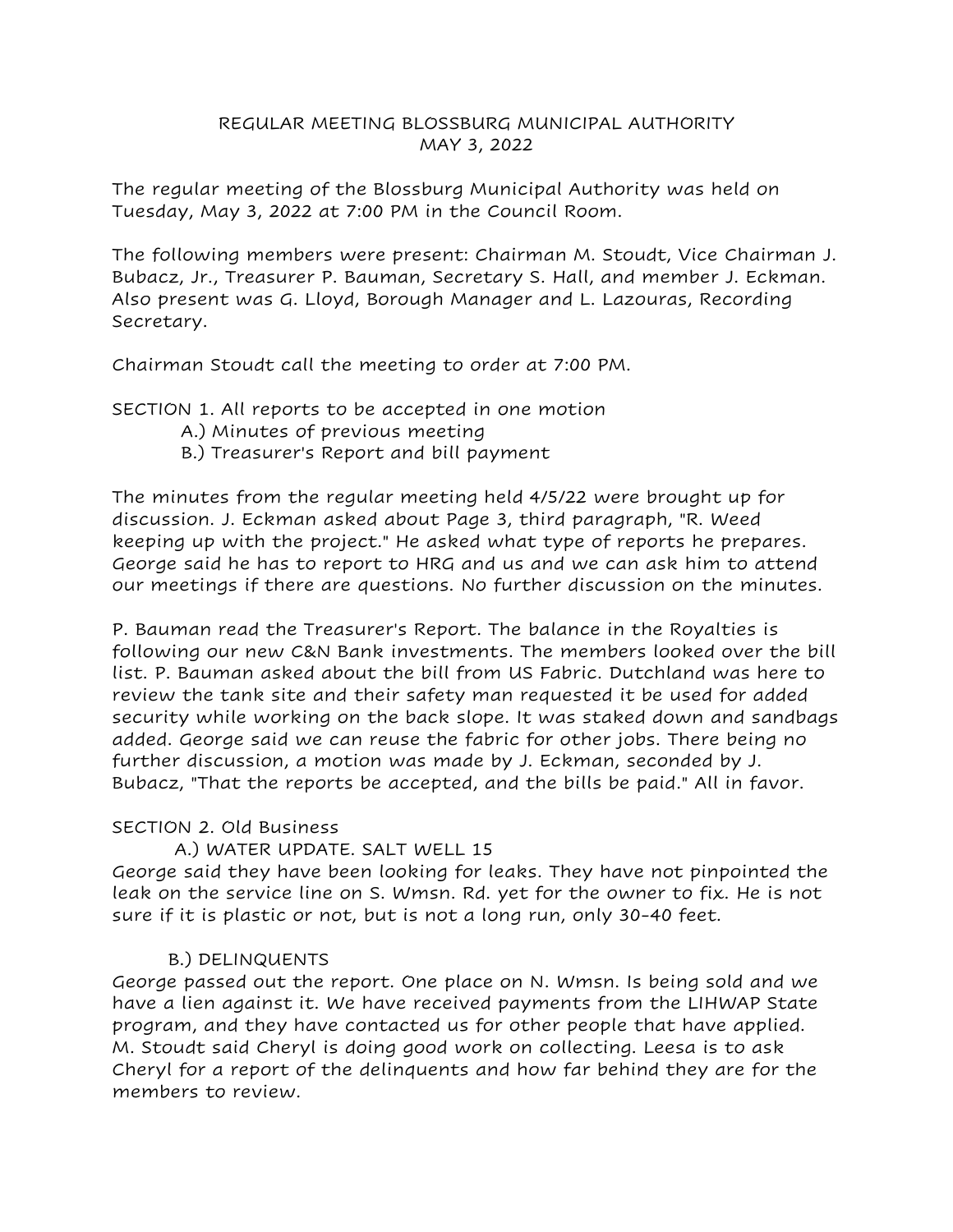### C.) INFILTRATION

George said they have been busy with the Taylor Run tank and not done any checking. He does know Wellsboro has a major problem by the Court House and has been busy fixing that leak. It is an old 15" 3 ft. long old tile line, so will be using their equipment. One of the gas lights was also sinking into the ground. He will call them in a few weeks about coming here.

## D.) WATER FUTURE I-99/BUSINESS 15 CORRIDOR

Dave Costy has been working on getting about 10 of the easements signed and it will go down to the final six that they will have to decide what to do with C. Lantz to go through Eminent Domain.

## E.) TAYLOR RUN-SOUTHWESTERN

## F.) CASSELBERRY

George talked with him today and he is to send out an email tomorrow. S. Bray has also been in contact with him.

## G.) OLD HOSPITAL

The work on the roof is supposed to start in the summer when S. Nickerson thinks he will get the materials. M. Stoudt said no permit has been issued and has not heard anything.

### H.) TAYLOR RUN TANK

They dug out for the concrete footer last week. The front will be dug down deeper. They plan to set the forms next week. The concrete work will be a week or two after and should set the tank the middle of June. There is a scheduled timeline for the work.

### I.) NEW STP

The ad for the bids was put out and the bidding documents and details were available starting 4/18/22. A non-mandatory pre-bid conference will be held here on 5/5 at 10:00 AM. George talked with HRG today and there could be 25-30 people attending, so the location has been changed to the KCC building on the Island. HRG is to notify everyone that got bid papers of the location change. Bids will be accepted until 6/2 at 1:00 PM.

### CORRECTION TO 3/1/22 MINUTES

George noted when going over the list of items for RUS, one item was omitted in the minutes. The HRG plans and specs were also given to the members for review. A motion was made by S. Hall, seconded by J. Eckman,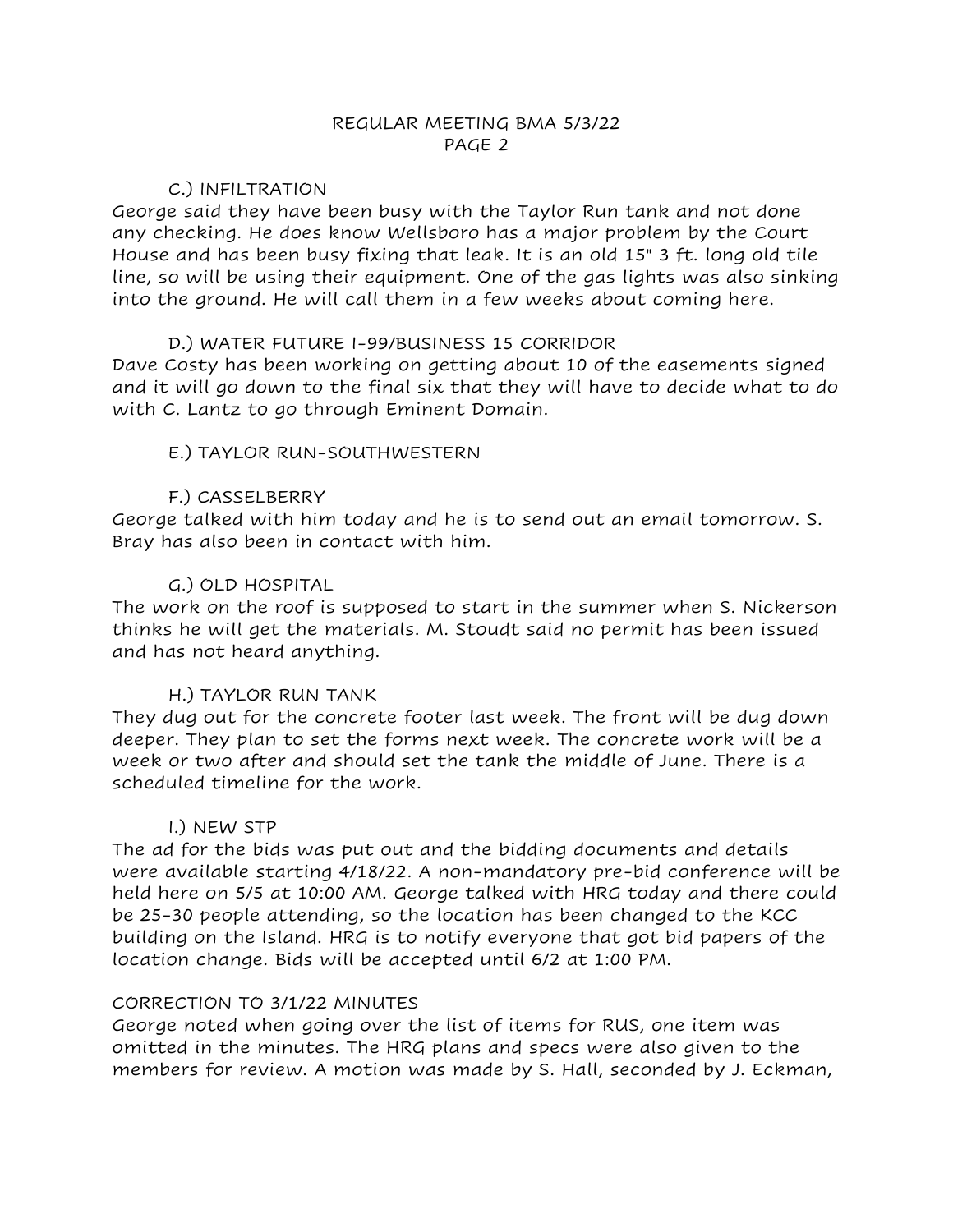"That we reviewed, accepted, and approved the HRG specs and plans for the new WWTP." All in favor. A motion was made by P. Bauman, seconded by J. Bubacz, Jr., "That the correction be added to the minutes." All in favor.

#### J.) BRAY WTP EVALUATION

We are waiting for the Pall report. S. Bray had contacted them again.

K.) BR DAM

L.) PAINT BR TANK

## M.) CYBERSECURITY

J. Bubacz reported they met last Friday with CSR and went over the last quarter. Software was added to the network with Microsoft Defender. Dan's laptop was set up with the Microsoft 365 which is part of the software. There will need to be security training which Joe would be willing to do with everyone at one time, or each user can do on their own. It only takes about a half hour and will be done quarterly. All Boro email will be protected under 365 and will cost \$175.00 a year to be split between all departments using it. A motion was made by S. Hall, seconded by P. Bauman, "To approve the training and split the cost." All in favor. Joe will select some dates and times when he would be available.

### SECTION 3. New Business

### A.) HRG REQUEST-#10-Not yet

George had #10 in the amount of \$5,540.66 which covers from 2/28-3/27/22. S. Bray has reviewed it. There was an adjustment on the bill regarding professional services. A motion was made by P. Bauman, seconded by J. Eckman, "This bill be approved for payment." All in favor. J. Bubacz and S. Hall will sign the paper and it will be returned via email. Requests #8 and #9 were returned but no payment has been authorized yet.

A notice of violation dated 4/15 was received from DEP regarding unauthorized discharges from overflows from rain at the stp, which was in the packets. We have heard nothing further, and they are aware that we are finally able to let the bids out for the new plant. We have continued to notify them by phone and letter when the flows are too high from rain or snow.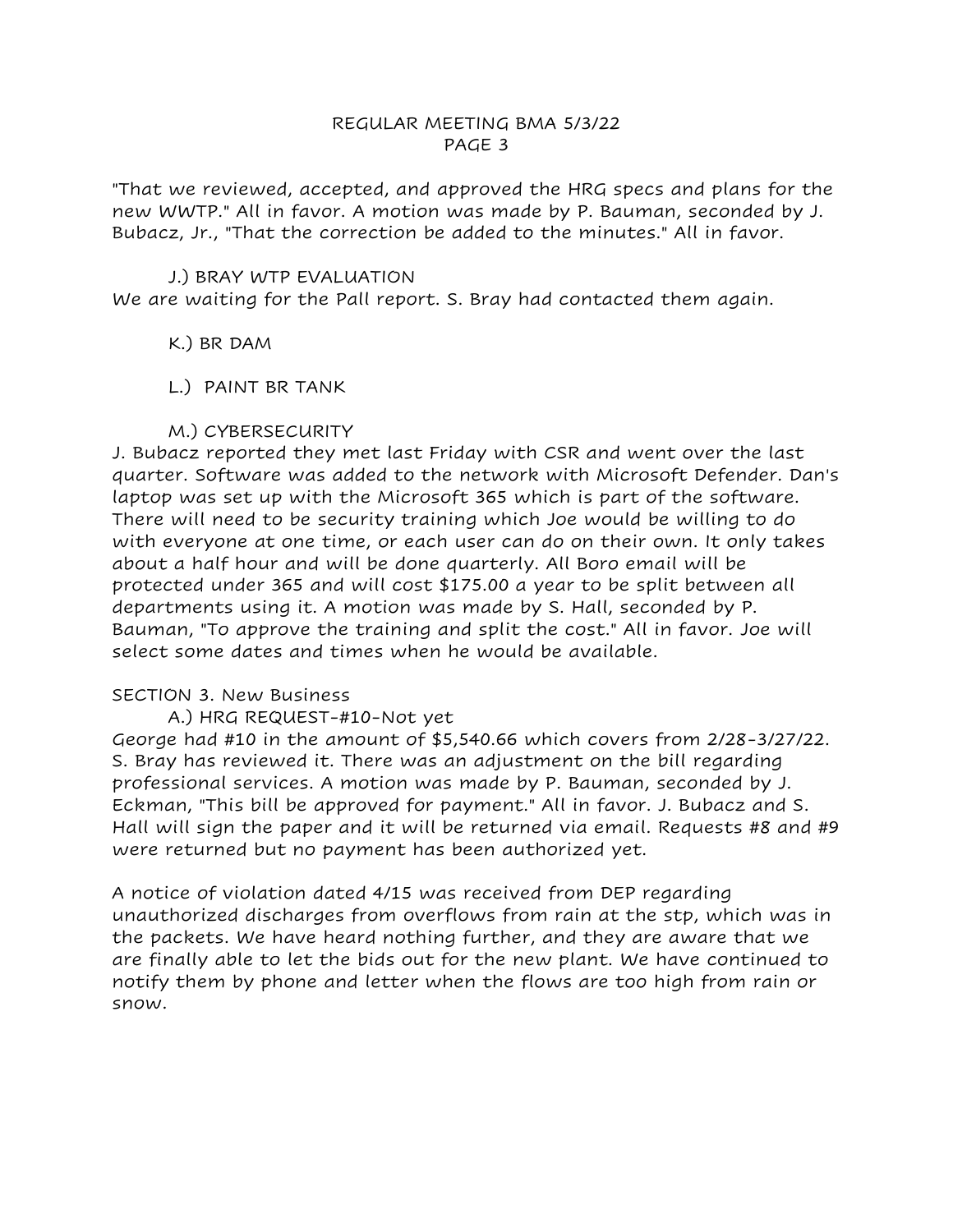#### B.) REPSOL ROYALTY #52

The statement was passed out to the members, but the check has not been received yet, so it is not in the Royalty account balance. J. Eckman said interest rates are predicted to rise.

### C.) C&N INTEREST STATEMENTS, CD'S, FCCB

The 4/22 statements were passed out. P. Bauman reported that we opened the two C&N Brokerage CD's. The interest rates had gone up a little before invested, from 2.5 to 2.55% so we got the higher rate. It was noted we have more funds that can be invested, and suggests we let it sit where it is for now and wait to see how high the rates go. A motion was made by J. Eckman, seconded by J. Bubacz, "That we wait a month to see what the rates are before investing more funds." All in favor.

## D.) LETTER D. BOGACZYK

The members were given a copy of a Civil Action Hearing Notice since he filed against us regarding his utility bills. They were also given a copy of the Attorney's letter. He suggests that we have a separate accountant go over the billing data. A motion was made by P. Bauman, seconded by J. Eckman, "That G. Lloyd contact an accountant to review the billing data." All in favor.

# E.) TIMBER TAYLOR RUN

This will be in done in the fall once the tank is completed. The spraying can be done this month. M. Stoudt will contact K. Geykis to talk with M. Hale. The ferns are just starting to come out.

### SECTION 4. Borough Manager's Report

A.) George would like to consider hiring another employee. We have 5 full time and 2 part time right now. J. Eckman asked as a general laborer with the chance to move up, and he said yes. A condition would be the person will obtain the sewer and water licenses. With the new plant going in, the person would be learning from the beginning as to how it will work and be able to be an operator. You have to look toward the future as our current workers are getting older and be closer to retirement. George said when we interviewed C. Roupp he did very well with the math and chemical tests which were needed for the plants, and he could do any job. George will bring it up to Council. The person would be a Boro hire and do Authority work as needed. A job description would be written for work to be done for all departments and given to the members to review.